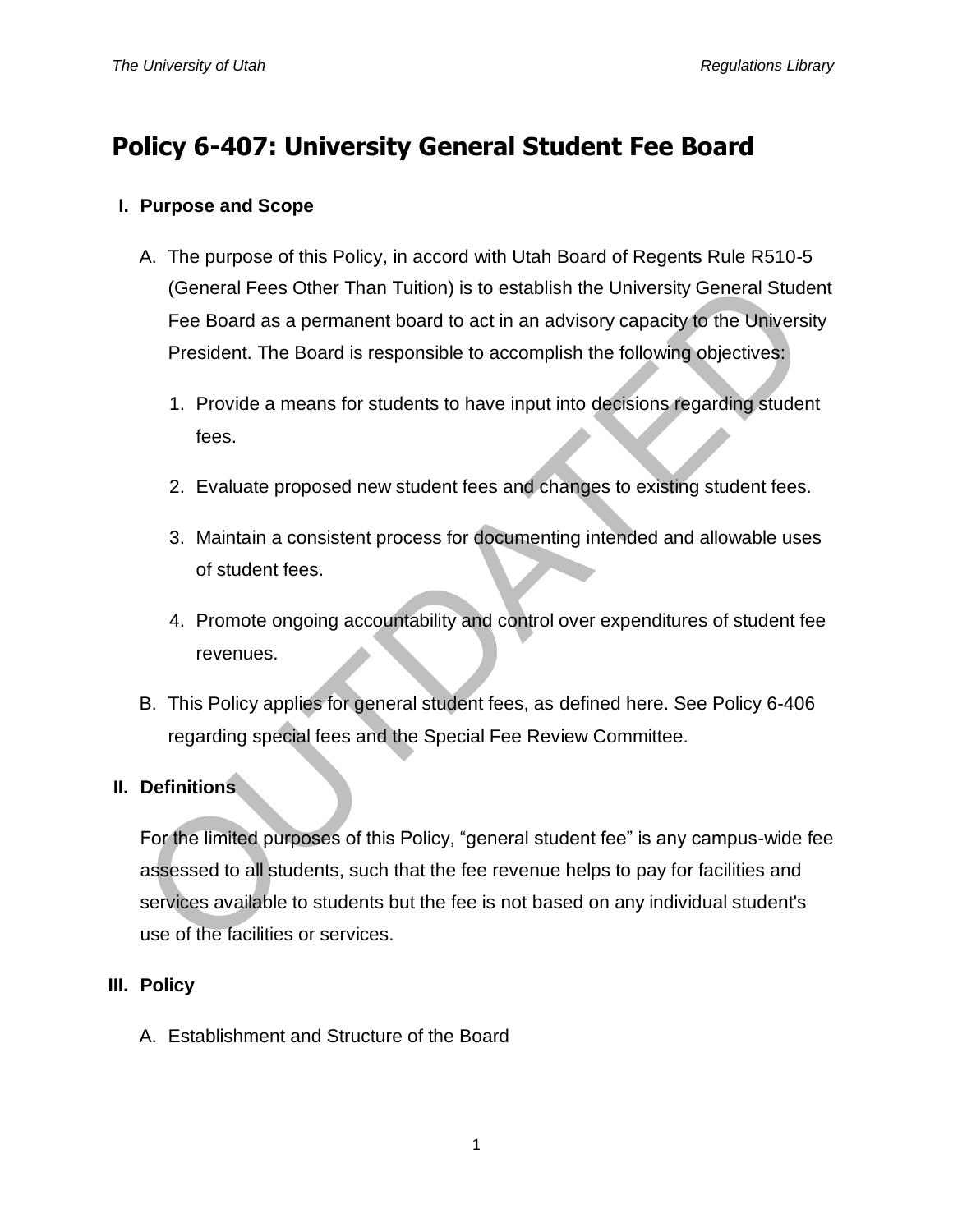The University General Student Fee Board is established. The Board consists of the following members:

- 1. The Associate Vice President for Budget and Planning, (who shall be Chairperson of the Board)
- 2. One member appointed by the Senior Vice President for Academic Affairs
- 3. One member appointed by the Vice President for Student Affairs
- 4. One member appointed by the Vice President for Administrative Services
- 5. The ASUU student President
- 6. One student member appointed by the ASUU Assembly.
- 7. One student member appointed by the ASUU Senate.
- 8. Two student members-at-large appointed by the ASUU Executive Committee.
- B. Duties and Authority of Board
- 1. The University General Student Fee Board analyzes, coordinates, and recommends appropriate action on all requests for new, modified and existing general student fees and ensures there is adequate documentation for fee calculations and residual balances. The Board reports its recommendations in writing to the University President at least annually. The Board is authorized to advise concerning general student fees assessed to all University students. Tuition, course fees, and special fees for particular groups shall not be subject to review by the Board. (See Policy 6-406 regarding special fees). 2. One member appointed by the Senior Vice President for Academic Affairs<br>
3. One member appointed by the Vice President for Student Affairs<br>
4. One member appointed by the Vice President for Administrative Services<br>
5. Th
	- 2. The University General Student Fee Board is authorized to take the following actions with respect to general student fees:
		- a. Establish forms and procedures for requesting new student fees or changes to existing student fees.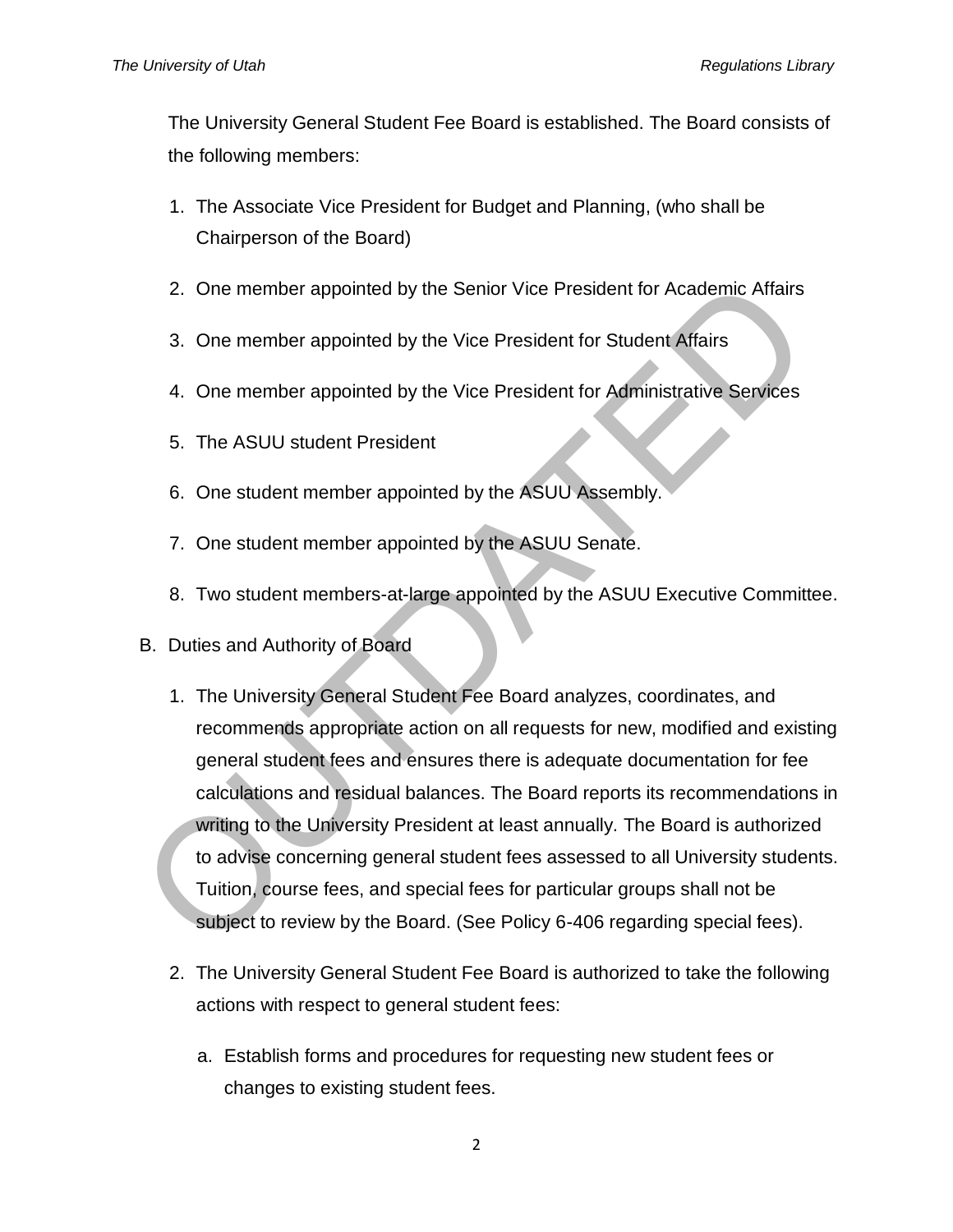- b. Receive requests for new student fees or changes to existing student fees, and provide recommendations to the University President.
- c. Establish evaluation criteria for the fees.
- d. Review criteria for student fees to advise the President in determining if expenditures are consistent with each fee's purpose and its original intent.
- e. Obtain budgets for the student fee expenditures and, as determined appropriate by the University President, make them available to students and the campus community.

[Note: Parts IV-VII of this Regulation (and all other University Regulations) are Regulations Resource Information – the contents of which are not approved by the Academic Senate or Board of Trustees, and are to be updated from time to time as determined appropriate by the cognizant Policy Officer and the Institutional Policy Committee, as per Policy 1-001 and Rule 1-001.] expenditures are consistent with each fee's purpose and its original intered to the student feet expenditures and, as determined appropriate by the University President, make them available to studen and the campus communi

#### **IV. Rules, Procedures, Guidelines, Forms and other Related Resources**

- A. Rules
- B. Procedures [reserved]
- C. Guidelines

Example of General Student Fee Review Guidelines

- D. Forms [reserved]
- E. Other related resource materials

Example of [Student Fee Form](http://regulations.utah.edu/academics/appendices_6/6-407_Example-of-form%20.pdf)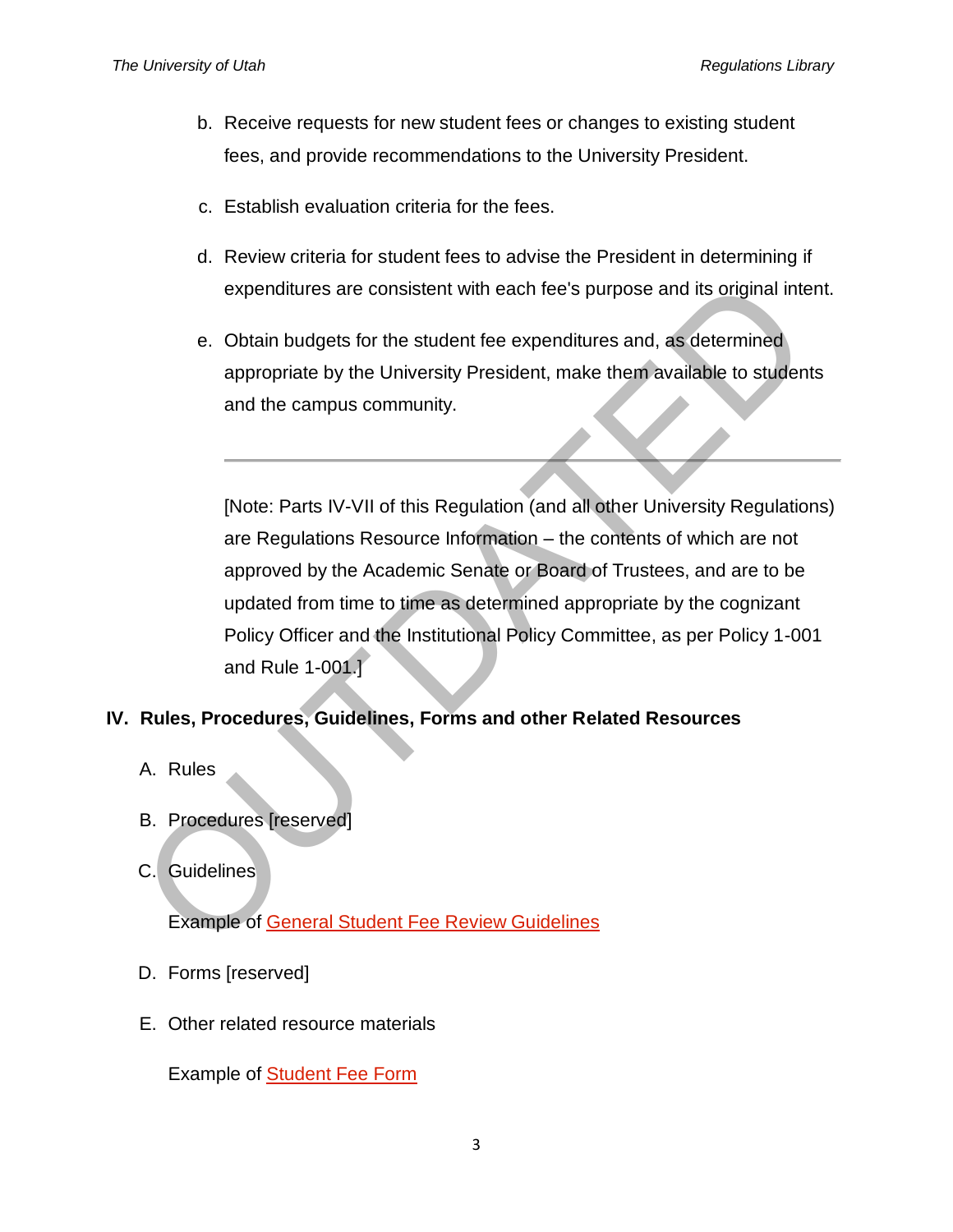### **V. References**

[University Policy 6-406:](http://regulations.utah.edu/academics/6-406.php) Special Student Course Fees and Other Assessments.

Utah Board of [Regents Rule R510-5](https://higheredutah.org/policies/r510-tuition-and-fees/) (General Fees Other Than Tuition)

## **VI. Contacts**

The designated contact officials for this Policy are:

- A. Policy Owners (primary contact person for questions and advice): Associate Vice President for Budget and Planning.
- B. Policy Officers: Senior Vice President for Academic Affairs.

These officials are designated by the University President or delegee, with assistance of the Institutional Policy Committee, to have the following roles and authority, as provided in University Rule 1-001:

"A 'Policy Officer' will be assigned by the President for each University Policy, and will typically be someone at the executive level of the University (i.e., the President and his/her Cabinet Officers). The assigned Policy Officer is authorized to allow exceptions to the Policy in appropriate cases.... "

"The Policy Officer will identify an 'Owner' for each Policy. The Policy Owner is an expert on the Policy topic who may respond to questions about, and provide interpretation of the Policy; and will typically be someone reporting to an executive level position (as defined above), but may be any other person to whom the President or a Vice President has delegated such authority for a specified area of University operations. The Owner has primary responsibility for maintaining the relevant portions of the Regulations Library... .[and] bears the responsibility for determining -requirements of particular Policies... ." University Rule 1-001-III-B & E The designated contact officials for this Policy are:<br>
A. Policy Owners (primary contact person for questions and advice): Associate V<br>
President for Budget and Planning.<br>
B. Policy Officers: Senior Vice President for Acad

# **VII. History**